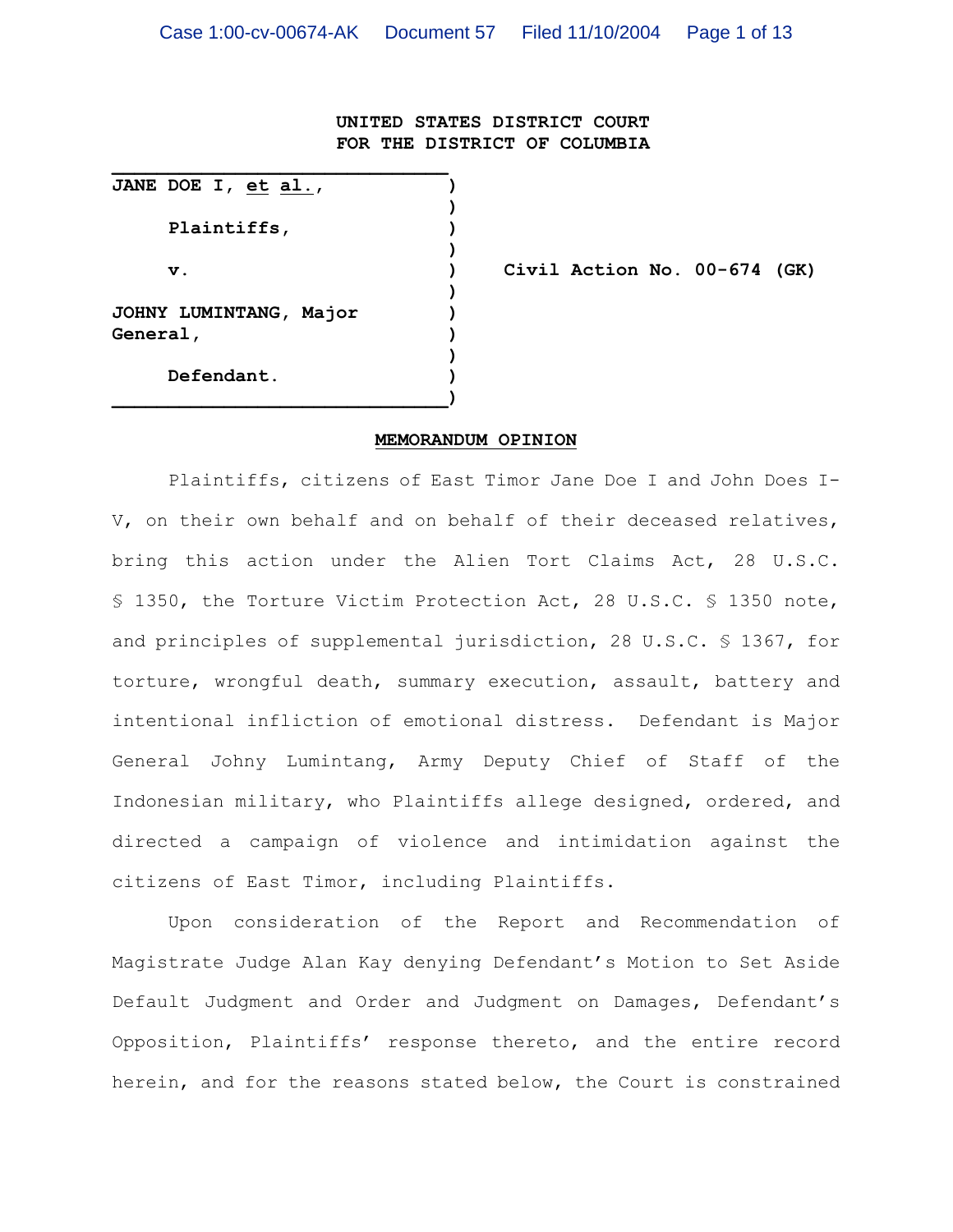to overrule the Report and Recommendation and grant Defendant's Motion.

#### **I. Factual and Procedural Background**

On November 8, 2000, the Court entered a default judgment against Defendant. It then referred the case to Magistrate Judge Kay for all purposes, including trial on damages. On March 27, 2001, Magistrate Judge Kay conducted a three-day non-jury trial on damages. Plaintiffs presented the testimony of eight witnesses: (1) Richard Tanter, Professor of International Relations and Comparative Politics at the Kyoto Seika University in Japan; (2) John Doe III; (3) Jane Doe I; (4) Theodore Folke, documentary filmmaker for the United Nations; (5) John Doe II; (6) Arnold Kohen, author on East Timor and consultant for The Humanitarian Project, a human rights organization; (7) Ian Thomas, cartographer and remote sensing specialist; and (8) Estella Abosch, social worker and member of Advocates for Survival of Torture and Trauma. Plaintiffs also presented approximately 40 exhibits in support of their claims. Defendant made no appearance and presented no defense. See Doe I, et al. v. Lumintang, No. 00cv674 (GK/AK), September 13, 2001, Findings of Fact and Conclusions of Law, at 2.

Based on the evidence presented at trial, Magistrate Judge Kay made the following findings of fact and conclusions of law:

On December 7, 1975, Indonesia invaded East Timor. Over the next four years, as a result of actions by the Indonesian military,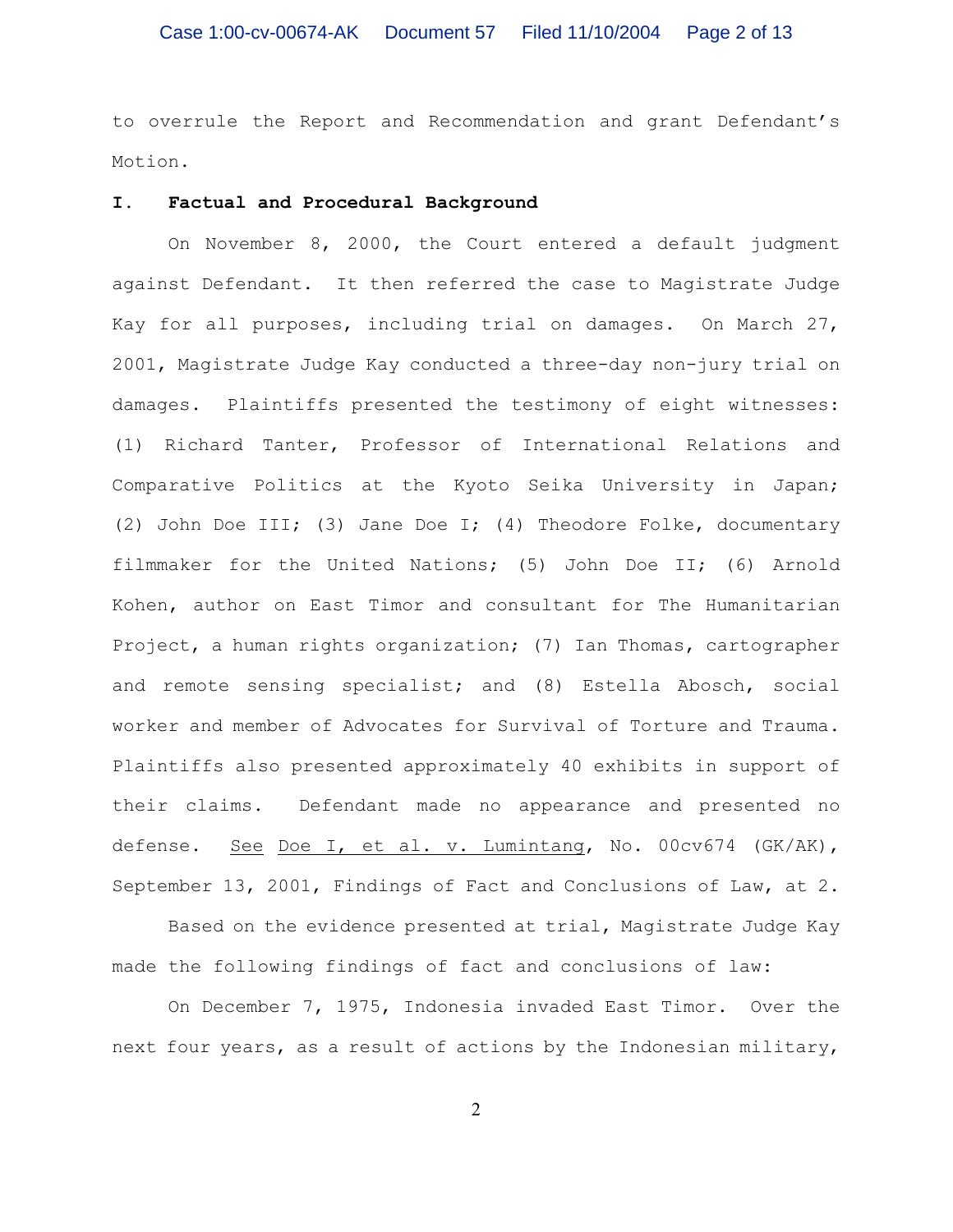133,000 to 200,000 East Timorese disappeared. Defendant, then a lieutenant or captain in the infantry, took part in the invasion. Id. ¶¶ 2, 3.

Defendant later held senior command positions in military field operations posts. From 1993-1994, he was the Commander of Military Resort Command in East Timor, identified as "Koren 164." He was then promoted to the position of Commander of the First Infantry Division of "Kostrad," the army strategic reserve command. In 1996, he became the Chief of Staff of Military Area Command 8, which included the province of Irian Jaya, the western part of New Guinea and the Island of Moluccas. Id. ¶ 4. On January 18, 1999, he was promoted to Army Deputy Chief of Staff. As Army Deputy Chief of Staff, he became the third highest ranking officer in the Indonesian military. Id. ¶ 6.

On January 28 1999, Dr. Bacharuddin Jusuf Habibie, Indonesia's President, announced that a vote would be held "to allow the East Timorese people to decide between 'autonomy' as a special part of Indonesia or independence." Id. ¶ 5. Militia assaults throughout East Timor against independence leaders, their families, and ordinary civilians began shortly thereafter. Id. ¶ 10.

At a meeting on February 16, 1999, Lieutenant Colonel Yayat Sudrejat, head of the Indonesian military's Combined Intelligence Task Force, "demanded that independence leaders and their families be 'wiped out.'" Id. ¶ 11. Defendant, as Army Deputy Chief of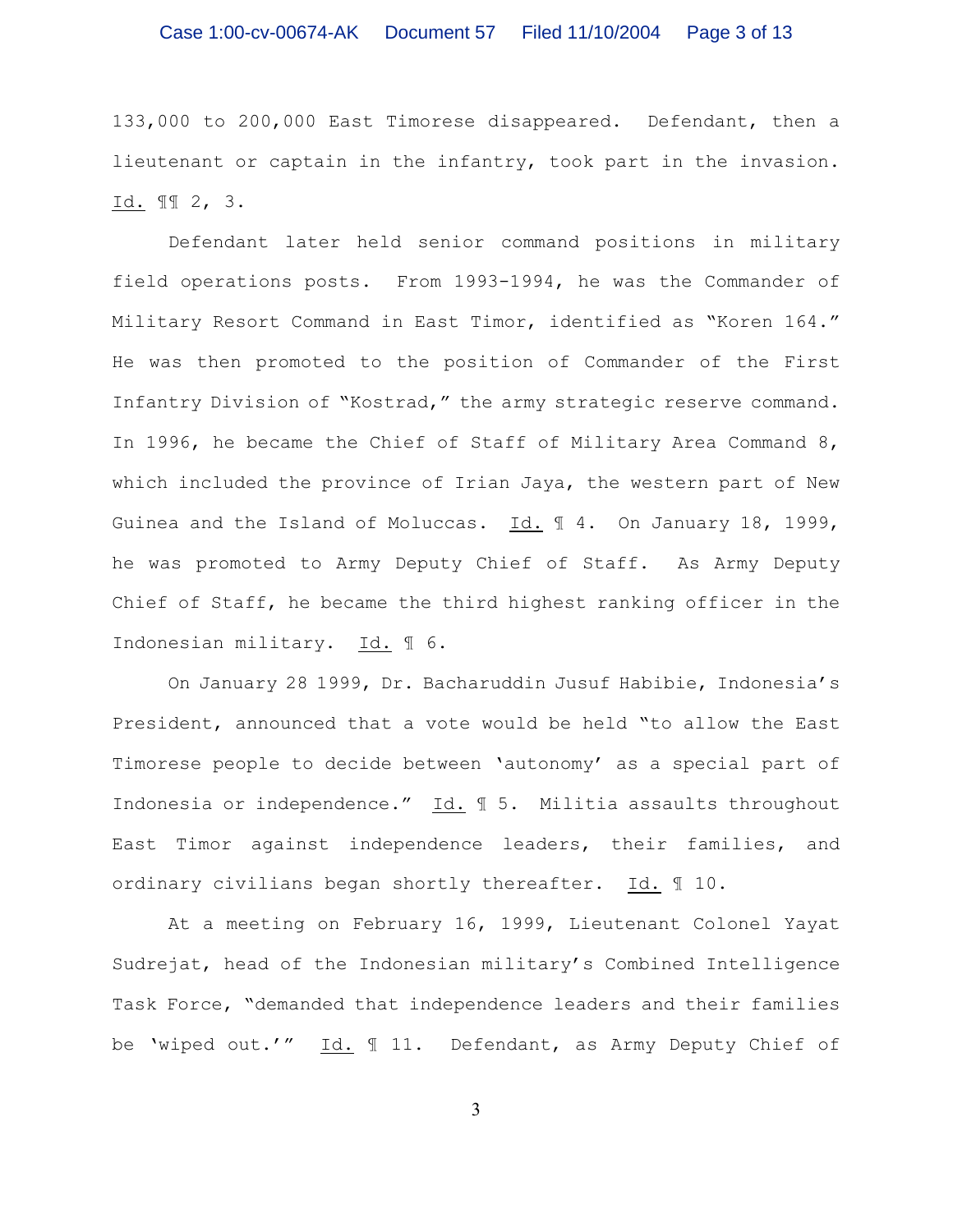# Case 1:00-cv-00674-AK Document 57 Filed 11/10/2004 Page 4 of 13

Staff, was specifically responsible for supervising the implementation of Sudrejat's plan by the "Kopassus," the Indonesian military's special forces. Id.

On March 26, 1999, Abilio Soares, the Governor of East Timor, "directed the militias to prepare to liquidate all senior proindependence people and their parents, sons, daughters, and grandchildren. If they sought shelter in the churches, they were to be killed along with the nuns and priests." Id. ¶ 12. Pursuant to Soares' order, 54 people who had gathered seeking safety in a church in Liquica, a large town west of Dili, were killed. Id. ¶ 13. The massacre of these people in Liquica "was not an isolated incident; such killings had been happening repeatedly on a lesser scale and continued thereafter." Id.

On May 5, 1999, Defendant issued a telegram instructing military commanders in East Timor to "anticipate situations which may arise from the vote and to prepare a security plan with the aim of preventing the outbreak of civil war...."  $\underline{Id.}$  16. "Although this suggested possible civil war, there was no two-sided fighting. Instead, there were assaults by pro-integration forces, supported by the military, on anyone who spoke or was believed to be speaking for independence." Id. Defendant also directed the military commanders to prepare for "evacuation." Id.

At a meeting on June 18, 1999, high-ranking military officials acknowledged the possibility that the East Timorese would vote for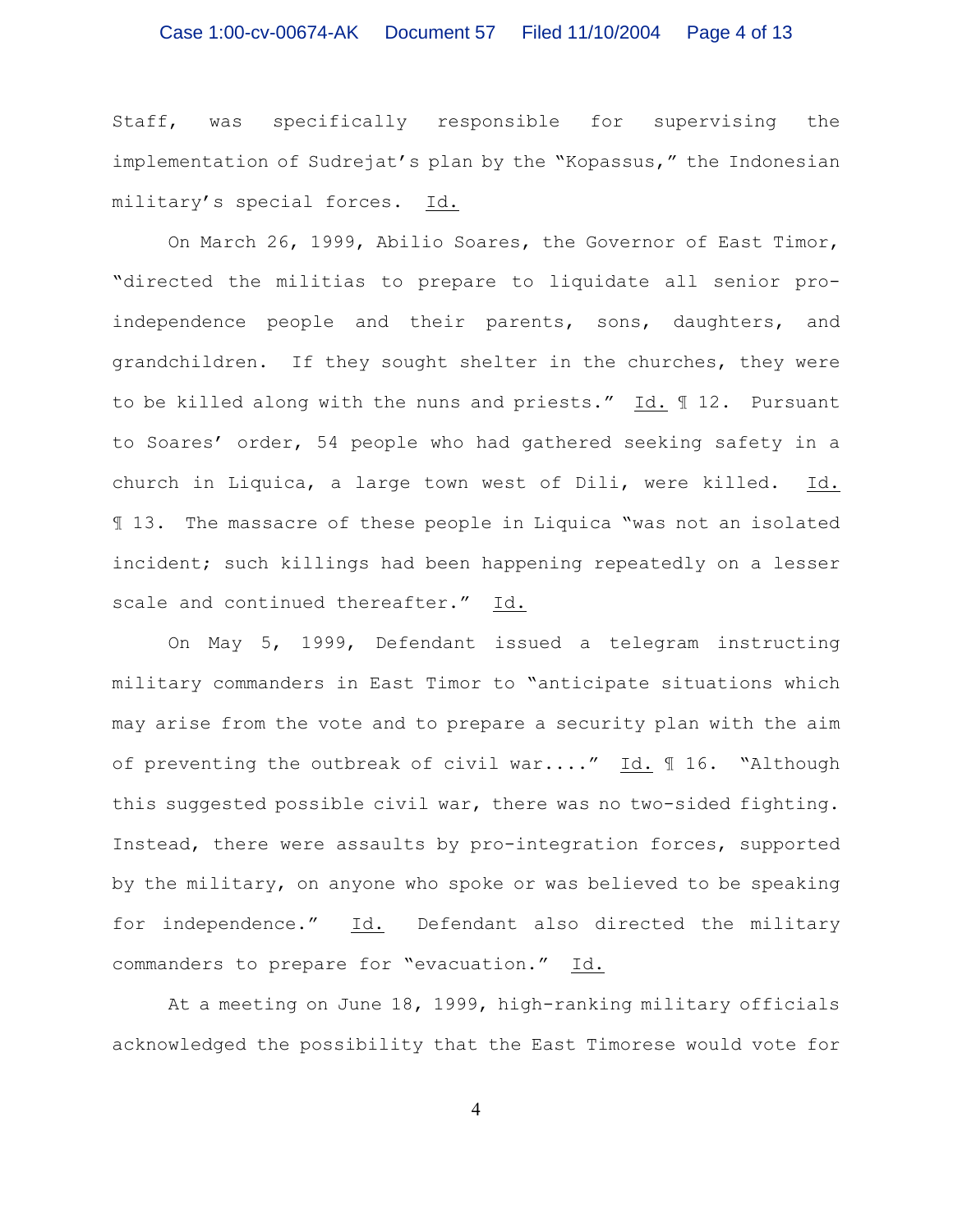# Case 1:00-cv-00674-AK Document 57 Filed 11/10/2004 Page 5 of 13

independence and developed plans for the Indonesian military to respond to such an outcome. The plan was structured in two parts. The Indonesian military would first attempt to disrupt the vote, "either in the days leading up to the vote or by interference with voting on the day of the vote."  $Id. \nI. 18.$  If these efforts were unsuccessful, and the East Timorese voted for independence, the military was "to reject the results and to demand that East Timor be partitioned into a pro-Indonesian part and an independent part." Id. This part of the plan included the "forced relocation of the local East Timor population and the re-population and transmigration into what would then be empty regions of East Timor." Id.

On June 30, 1999, a manual bearing Defendant's signature was issued which provided instructions for army secret warfare, including training in abduction, killing, kidnapping, terror and agitation. Id. ¶ 17. This manual was distributed to and used by soldiers in East Timor, including those at Koren 164, Defendant's previous command. Id.

On August 30, 1999, the vote was held and nearly 79 percent of the East Timorese voted in favor of independence. Id. ¶ 19. Immediately following the vote, "pro-Indonesian militias and [the Indonesian Army] began a sustained and coordinated program of massive destruction which continued until the arrival of an international military peacekeeping force ("INTERFET") on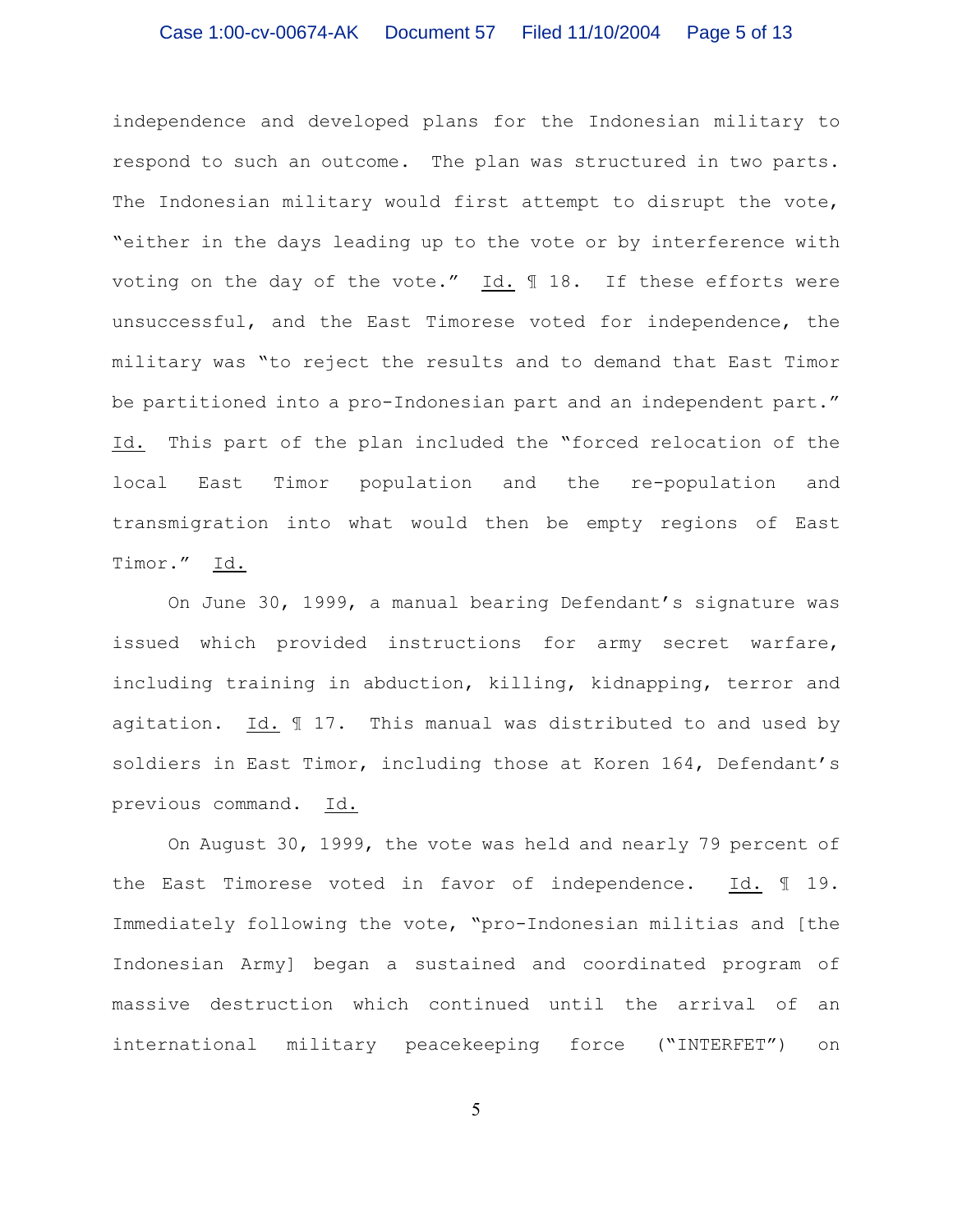[September 21, 1999]." Id. ¶ 20. Violence was directed against pro-independence leaders, their families, and ordinary civilians. "Many people were killed immediately. The destruction also took other forms: major buildings, homes, cars, and shops were blown up or burnt. Most schools were destroyed." Id. 121.

"Information released by the United Nations indicates that between September 4th and September 21st 1999, the date INTERFET arrived in Dili, some 240,000 people, or a third of the population, was relocated from East Timor." Id. 1 23. "The forced evacuation of approximately one-third of the East Timor population was the result of long-term strategizing and planning that required the coordinated work of the Indonesian military.... This depopulation was consistent with the strategies discussed at the June 18, 1999 meeting ... and with the general character of the telegram sent by [Defendant] on May 5, 1999." Id.

Magistrate Judge Kay concluded that Plaintiffs were among the hundreds of thousands of citizens of East Timor who were terrorized and tortured by the Indonesian military. See id. ¶¶ 25-98. He also concluded that Defendant, as the third highest ranking officer in the Indonesian military, "is both directly and indirectly responsible for the human rights violations committed against the Plaintiffs." Id. at 32. Specifically, he found that Defendant, along with other high-ranking officers in the Indonesian military, "planned, ordered, and instigated acts carried out by subordinates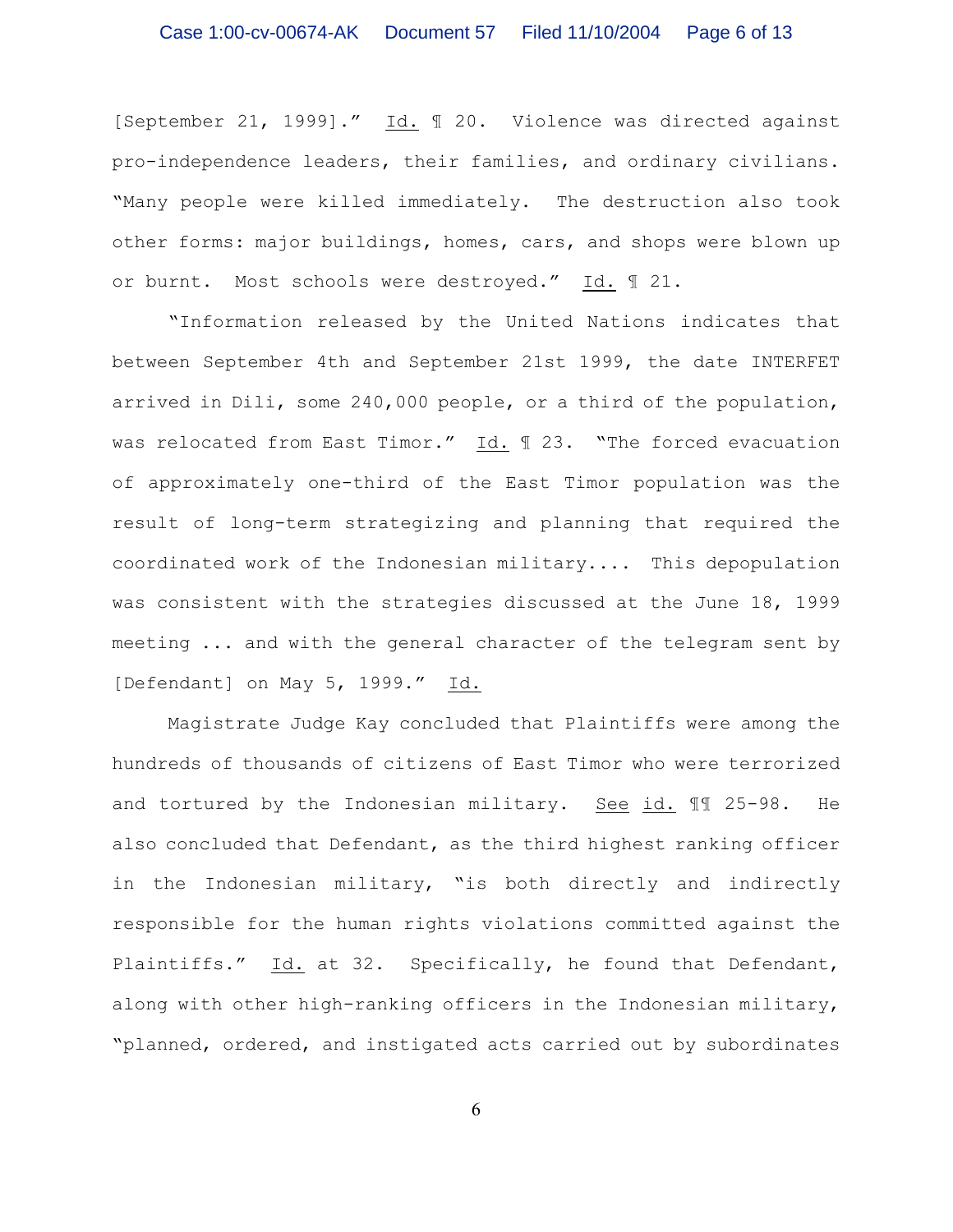# Case 1:00-cv-00674-AK Document 57 Filed 11/10/2004 Page 7 of 13

to terrorize and displace the East Timor population, to repress [the] East Timorese who supported independence from Indonesia, and to destroy East Timor's infrastructure following the vote for independence." Id. Magistrate Judge Kay then awarded Plaintiffs \$66 million in compensatory and punitive damages.

On March 25, 2002, more than six months after the entry of judgment for damages and approximately fifteen months after the entry of the default judgment, Defendant filed a Motion to Set Aside Default Judgment and Order and Judgment on Damages, claiming that the Court lacked personal jurisdiction over him and subjectmatter jurisdiction over Plaintiffs' claims.

On March 3, 2004, Magistrate Judge Kay submitted a Report and Recommendation denying Defendant's Motion to Set Aside Default Judgment and Order and Judgment on Damages. He determined that personal service was properly effectuated on Defendant at Dulles International Airport in Fairfax County, Virginia. He further determined that, "[h]aving found valid personal service, the Court had personal jurisdiction over Defendant; therefore, the issue of constitutional due process, vel non, is not implicated." Report and Recommendation at 13. He also concluded that the Court had subject matter jurisdiction over Plaintiffs' claims under both the Alien Tort Claims Act and the Torture Victim Protection Act. See id. at 13-19. For purposes of ruling on the Report and Recommendation, the Court assumes, without actually deciding, that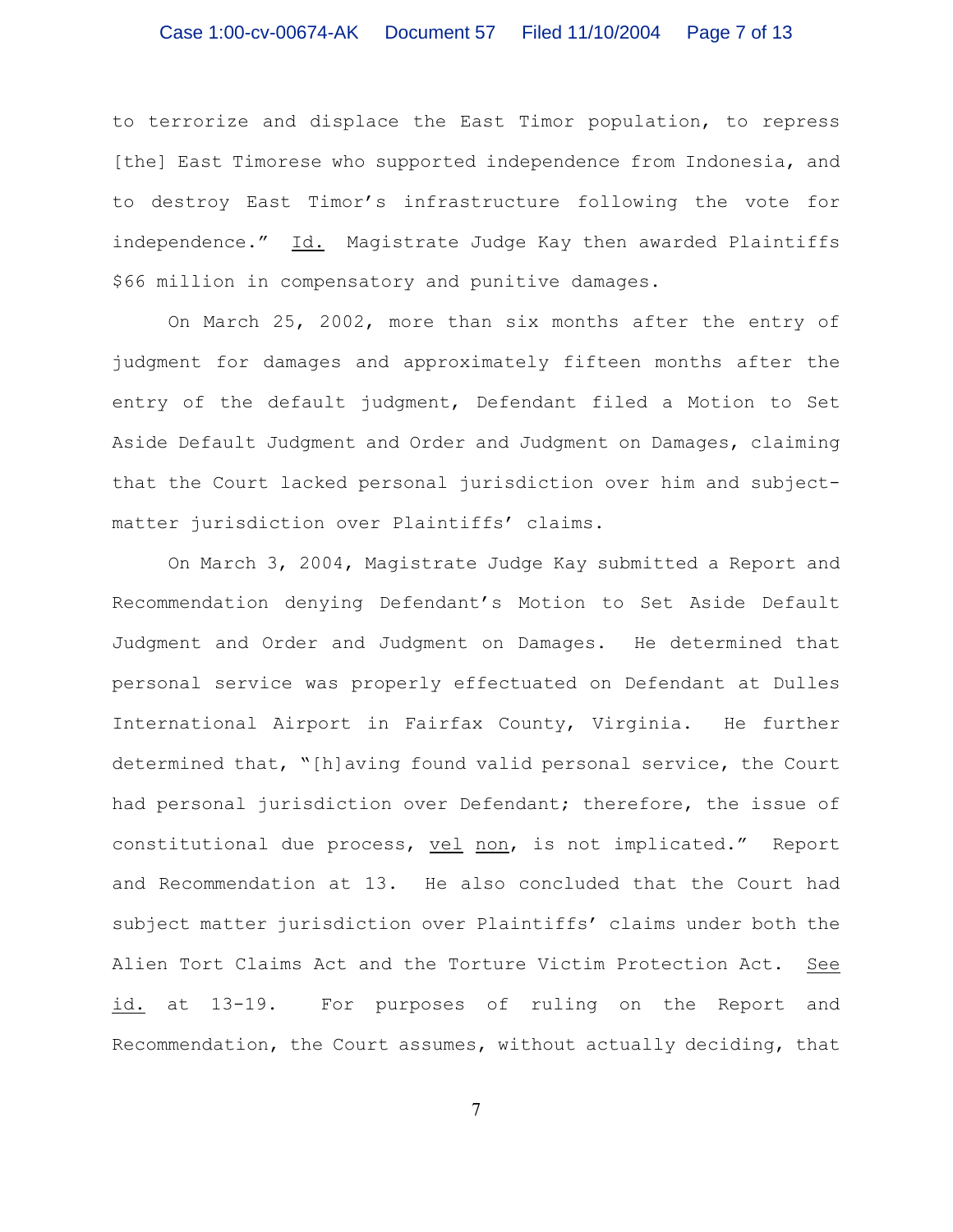personal service was properly effectuated on Defendant at Dulles International Airport in Fairfax County, Virginia.<sup>1</sup>

#### **II. Analysis**

# **A. The Assertion of Personal Jurisdiction over Defendant Does Not Meet the Requirements of Constitutional Due Process**

"To establish personal jurisdiction over a non-resident defendant, a court must engage in a two-part inquiry: A court must first examine whether jurisdiction is applicable under the state's long-arm statute and then determine whether a finding of jurisdiction satisfies the constitutional requirements of due process." GTE New Media Servs. v. BellSouth Corp., 199 F.3d 1343, 1347 (D.C. Cir. 2000).

The District of Columbia long-arm statute, D.C. Code § 13- $423,$ <sup>2</sup> "'is coextensive in reach with the personal jurisdiction

 $2^{2}$  D.C. Code § 13-423 provides, in relevant part,

- (a) A District of Columbia court may exercise personal jurisdiction over a person, who acts directly or by an agent, as to a claim for relief arising from the person's –
	- (1) transacting any business in the District of Columbia;
	- (2) contracting to supply services in the District of Columbia;

(continued...)

 $1$  The Court declines to make any determination on whether personal service was properly effectuated on Defendant because the parties submitted conflicting declarations on the issue and no evidentiary hearing was held.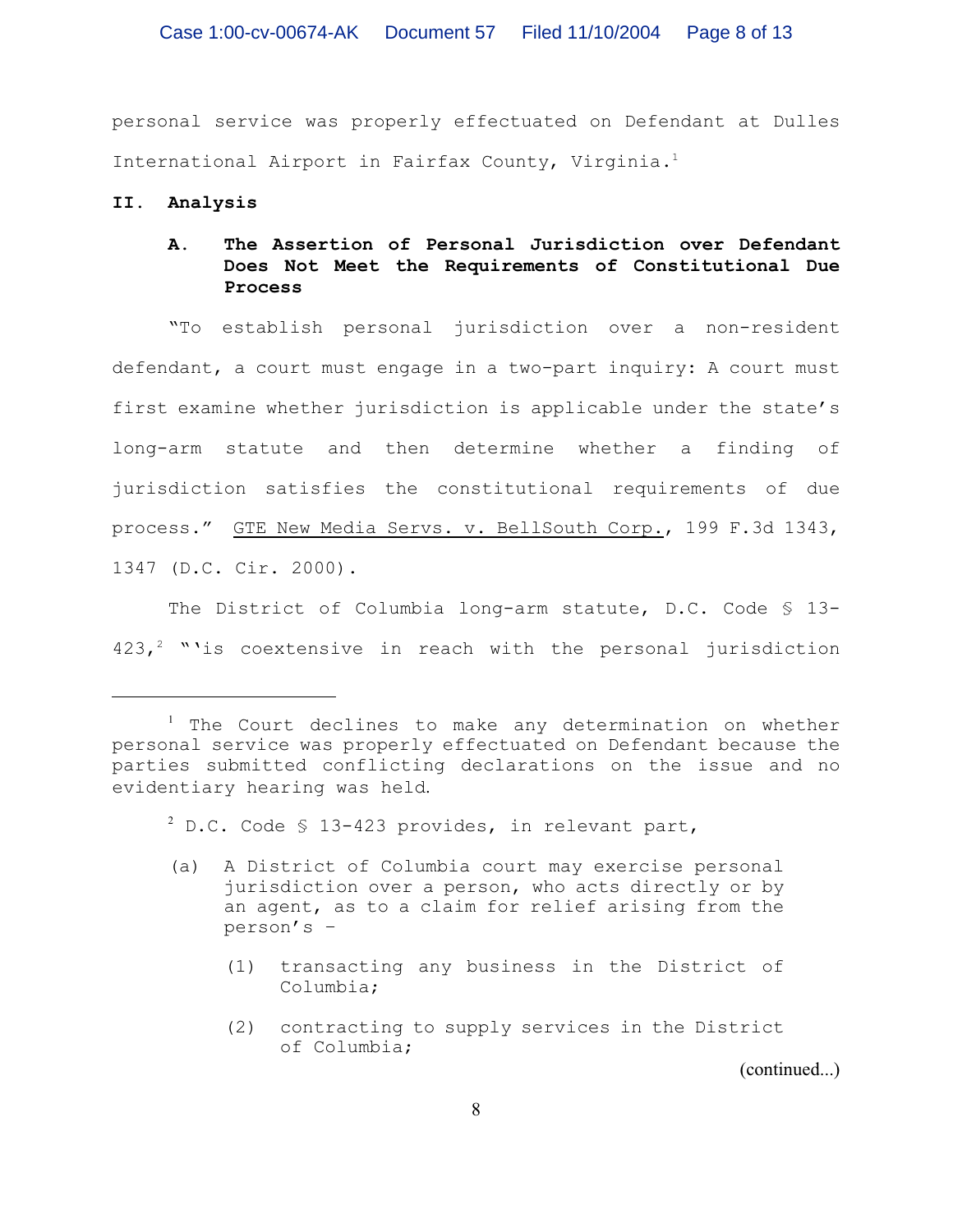allowed by the due process clause of the United States Constitution.'" United States v. Phillip Morris, Inc., 116 F.Supp.2d 116, 128 (D.D.C. 2000) (quoting Shoppers Food Warehouse v. Moreno, 746 A.2d 320, 329 (D.C. 2000)). Thus, "where the exercise of jurisdiction violates the requirements of due process, it is not permitted by the long-arm statute." Phillip Morris, Inc., 116 F.Supp.2d at 129 n.14.

When a defendant resides in or is present in the forum state, due process concerns are minimal. "Jurisdiction based on physical presence alone constitutes due process because it is one of the continuing traditions of our legal system that define the due process standard of traditional notions of fair play and substantial justice." Burnham v. Superior Court, 495 U.S. 604, 619 (1990). Thus, if personal service was properly effectuated on Defendant at Dulles International Airport in Fairfax County, Virginia, such service would unquestionably confer personal

 $\frac{2}{2}$ (...continued)

- (3) causing tortious injury in the District of Columbia by an act or omission in the District of Columbia;
	- (4) causing tortious injury in the District of Columbia by an act or omission outside the District of Columbia if he regularly does or solicits business, engages in any other persistent course of conduct, or derives substantial revenue from goods used or consumed, or services rendered, in the District of Columbia.

D.C. Code § 13-423(a).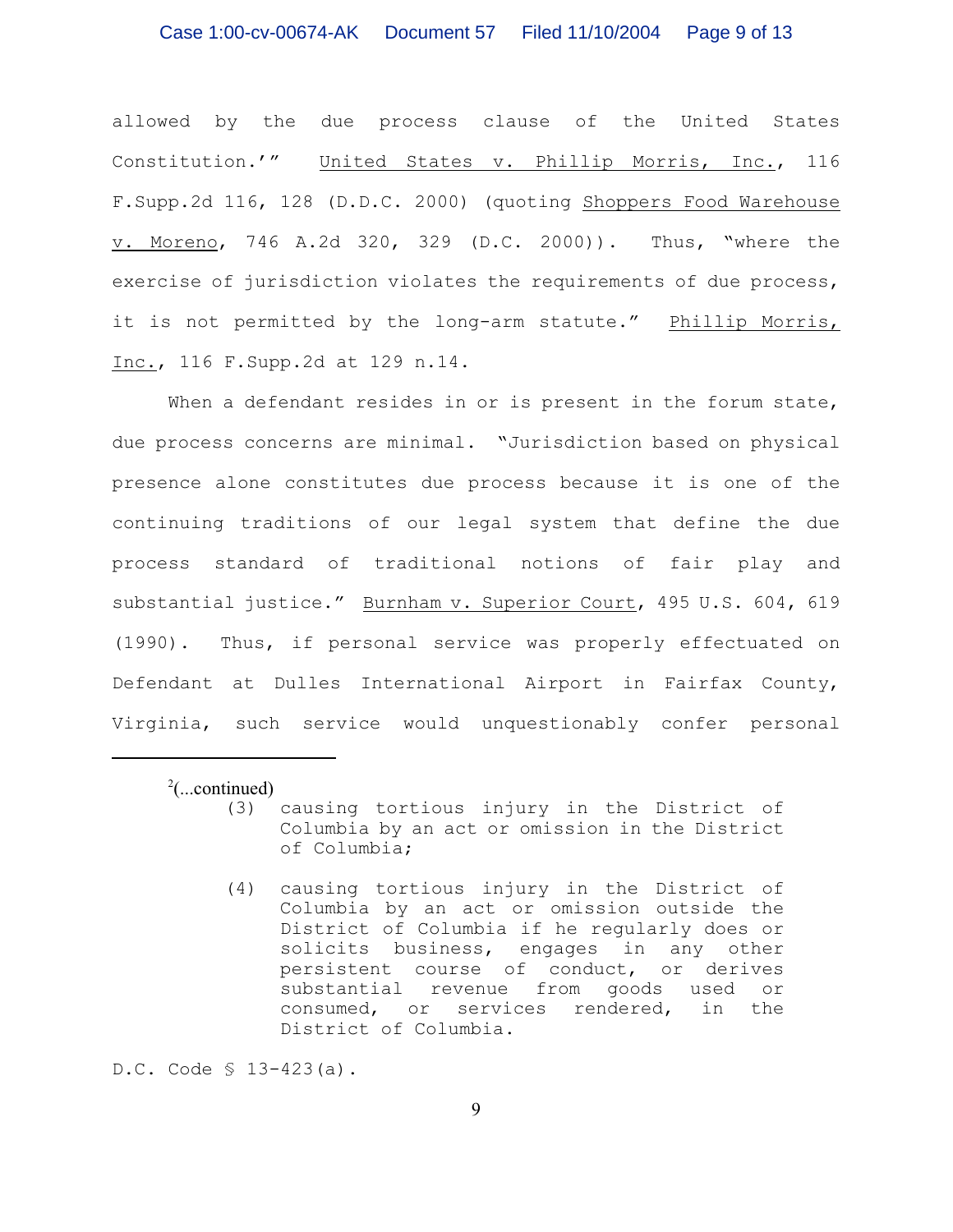jurisdiction over Defendant upon the state courts of general jurisdiction in the state of Virginia.

However, if, as in this case, "the defendant is not present within the forum territory, due process requires that 'he have certain minimum contacts with it such that the maintenance of the suit does not offend traditional notions of fair play and substantial justice.'" El-Hadad v. Embassy of the United Arab Emirates, 69 F.Supp.2d 69, 78 (D.D.C. 1999) (quoting Int'l Shoe Co. v. Washington, 326 U.S. 310, 316 (1945)). "A defendant has minimum contacts with a jurisdiction when [he] has 'purposefully directed his activities at residents of the forum, and the litigation results from alleged injuries that arose out of or relate to those activities.'" Phillip Morris, 116 F.Supp.2d at 129 (quoting Burger King Corp. v. Rudzewicz, 471 U.S. 462, 472-73 (1985) (emphasis added)). "If a defendant purposefully directed [his] activities towards a forum, [he] can expect to be subject to jurisdiction in that forum." Phillip Morris, 116 F.Supp.2d at 129.

In the instant case, it is undisputed that personal service was not effectuated on Defendant in the District of Columbia. It is, therefore, necessary for this Court, which sits in the District of Columbia, to examine whether assertion of personal jurisdiction over Defendant meets the requirements of constitutional due process.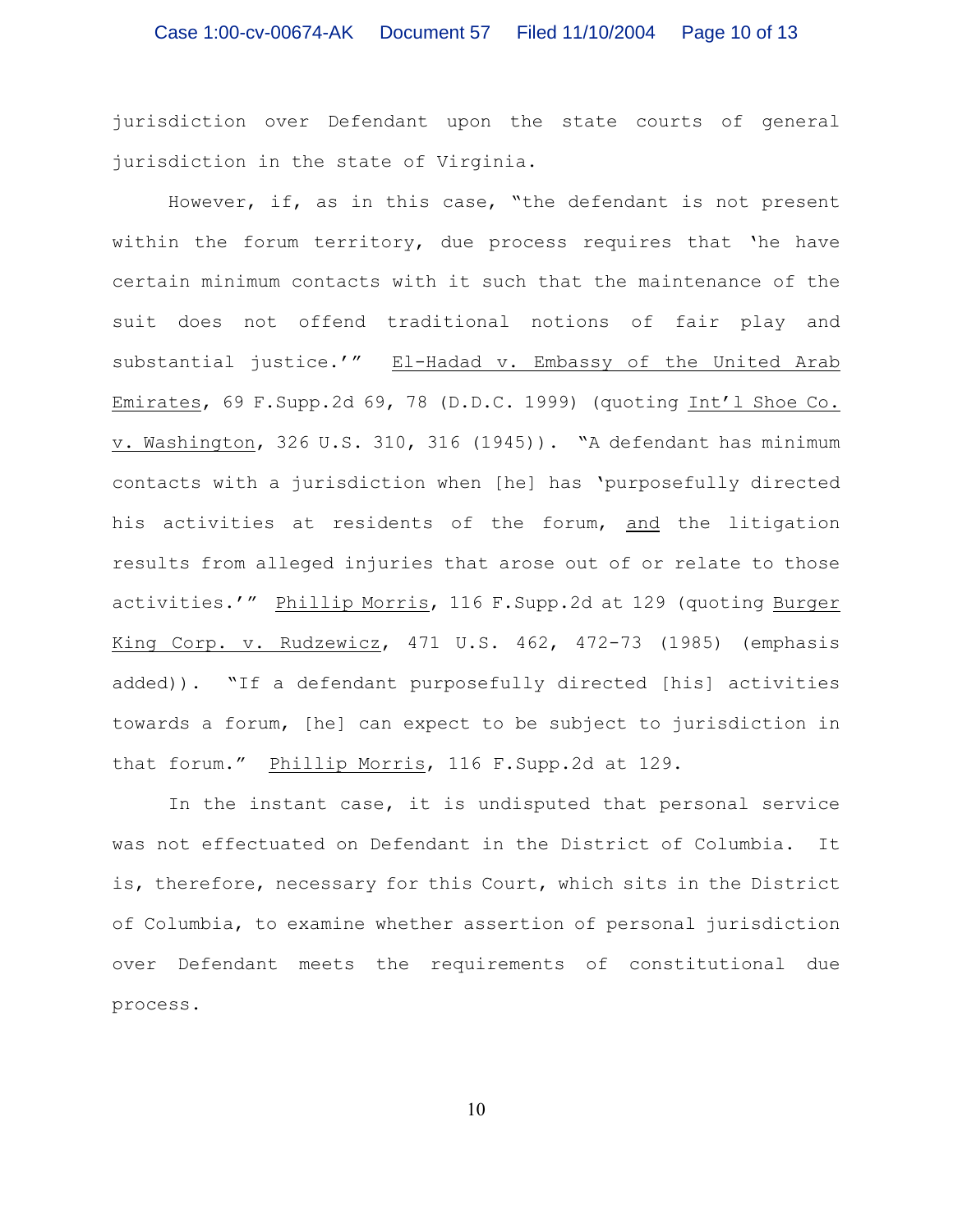There is no evidence that Defendant purposefully targeted his activities at residents of the District of Columbia, or even that he committed a single act within the District of Columbia that has any nexus to Plaintiffs' cause of action. The fact that Defendant made six official visits to the United States over a twenty-four year period does not constitute sufficient minimum contacts to support this Court's assertion of personal jurisdiction over him. See Burnett v. Al Baraka Inv. and Dev. Corp., 292 F.Supp.2d 9, 21- 22 (D.D.C. 2003) (citing Kulko v. Superior Court of California, 436 U.S. 84, 93-94 (1978) (holding that temporary visits to the state are an insufficient basis for the assertion of personal jurisdiction over an unrelated action)). It would, therefore, violate the fundamental requirements of due process for this Court to exercise personal jurisdiction over Defendant.

### **B. Federal Rule of Civil Procedure 4(k)(2) Does Not Provide a Basis for Assertion of Personal Jurisdiction over Defendant**

Federal Rule of Civil Procedure 4(k)(2) "allows a district court to acquire jurisdiction over a foreign defendant which has insufficient contacts with any single state but has contacts with the United States as a whole."<sup>3</sup> In re Vitamins Antitrust Litiq.,

 $3$  Federal Rule of Civil Procedure 4(k)(2) states,

If the exercise of jurisdiction is consistent with the Constitution and laws of the United States, serving a summons or filing a waiver of service is also effective, with respect to claims arising under federal law, to (continued...)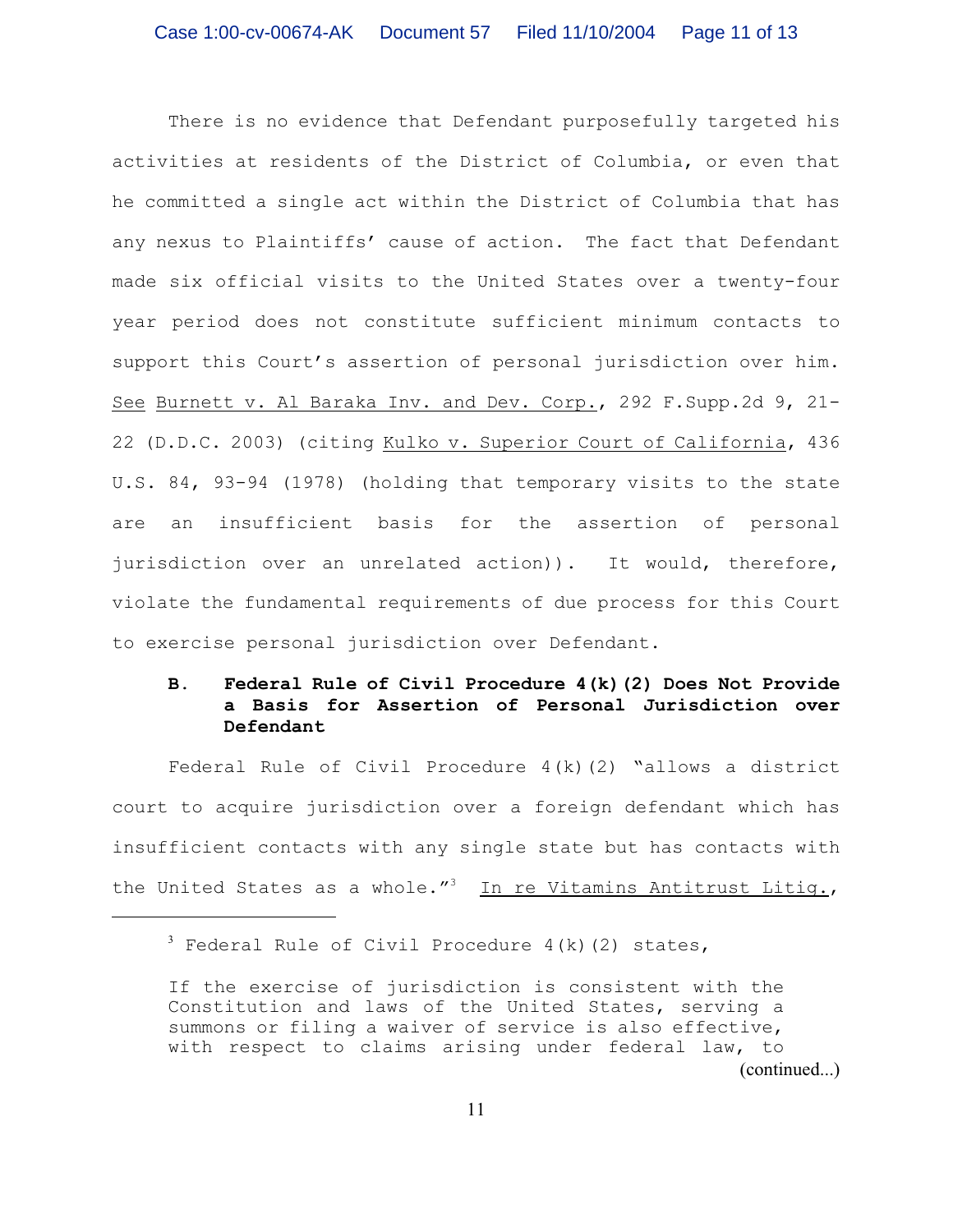94 F.Supp.2d 26, 31 (D.D.C. 2000) (internal quotation omitted). "'The rule's fabric contains three strands: (1) the plaintiff[s'] claim must be one arising under federal law; (2) the putative defendant must be beyond the jurisdictional reach of any state court of general jurisdiction; and (3) the federal courts' exercise of personal jurisdiction over the defendant must not offend the Constitution or other federal law.'" Biton v. Palestinian Interim Self-Gov't Auth., 310 F.Supp.2d 172, 177 (D.D.C. 2004) (quoting United States v. Swiss Am. Bank, Ltd., 191 F.3d 30, 38 (1st Cir. 1999) (emphasis added)).

Applying this tripartite test in the instant case, it is clear that this Court cannot exercise personal jurisdiction over Defendant under Rule  $4(k)(2)$ . Assuming personal service was properly effectuated on Defendant at Dulles International Airport in Fairfax County, Virginia, such service would subject him to the exercise of personal jurisdiction by the state courts of general jurisdiction in Virginia. See Burnham, 495 U.S. at 619. Therefore, the requirement of Rule  $4(k)(2)$  that a defendant "must

 $3$ (...continued) establish personal jurisdiction over the person of any defendant who is not subject to the jurisdiction of the courts of general jurisdiction of any state.

Id. The Commentaries "stress[] that subdivision (k)(2) jurisdiction is available only when it is shown that the defendant 'is not subject to the jurisdiction of the courts of general jurisdiction of any state.' This means that the availability of jurisdiction in any state court at all can become a bone of contention." Id., C4-35.